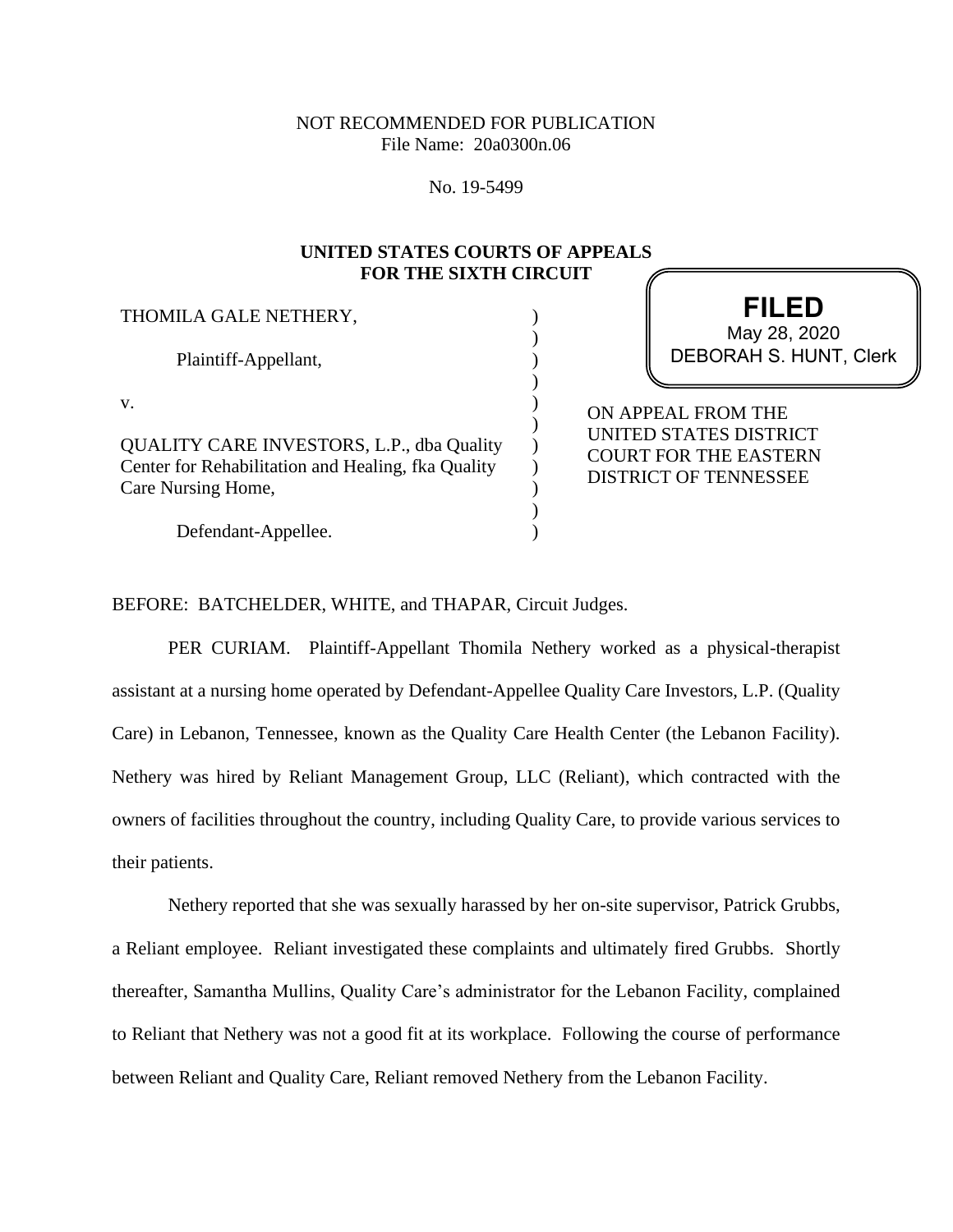Nethery brought this action against Quality Care for unlawful retaliation under Title VII of the Civil Rights Act of 1964. Nethery alleges that Mullins, upset over the termination of Grubbs, demanded that Reliant remove Nethery. The parties dispute the specifics of these events and the nature of Nethery's relationship with Quality Care.

The district court granted summary judgment for Quality Care, concluding that Nethery could not bring a Title VII claim against Quality Care because (1) Quality Care was not Nethery's "joint employer for purposes of Title VII," R. 99, PID 2292, and (2) Quality Care "did not have control over [Nethery's] access to employment opportunities with Reliant or any other third party," *id.* at 2294. Nethery appeals.

Because Nethery did not provide sufficient evidence to establish that Quality Care acted as her joint employer or significantly interfered with her access to employment opportunities, we AFFIRM.

### **I.**

In 2010, Quality Care contracted with Reliant to provide services to its residents at the Lebanon Facility, including physical therapy. The agreement between Quality Care and Reliant states that it is "a contract between independent parties and shall not be construed to create any relationship other than that of independent contractors." R. 46-5, PID 617. The contract also states that Quality Care would "retain administrative and professional responsibility for control over and supervision of the provision of Services rendered to patients in all respects, as required by state and federal laws" and that Quality Care would provide Reliant with access to Quality Care's "notices, policies, and procedures, including updates thereto provided from time to time by [Quality Care], and [Reliant] shall comply with all such notices, policies, and procedures." *Id.* at 608, 614.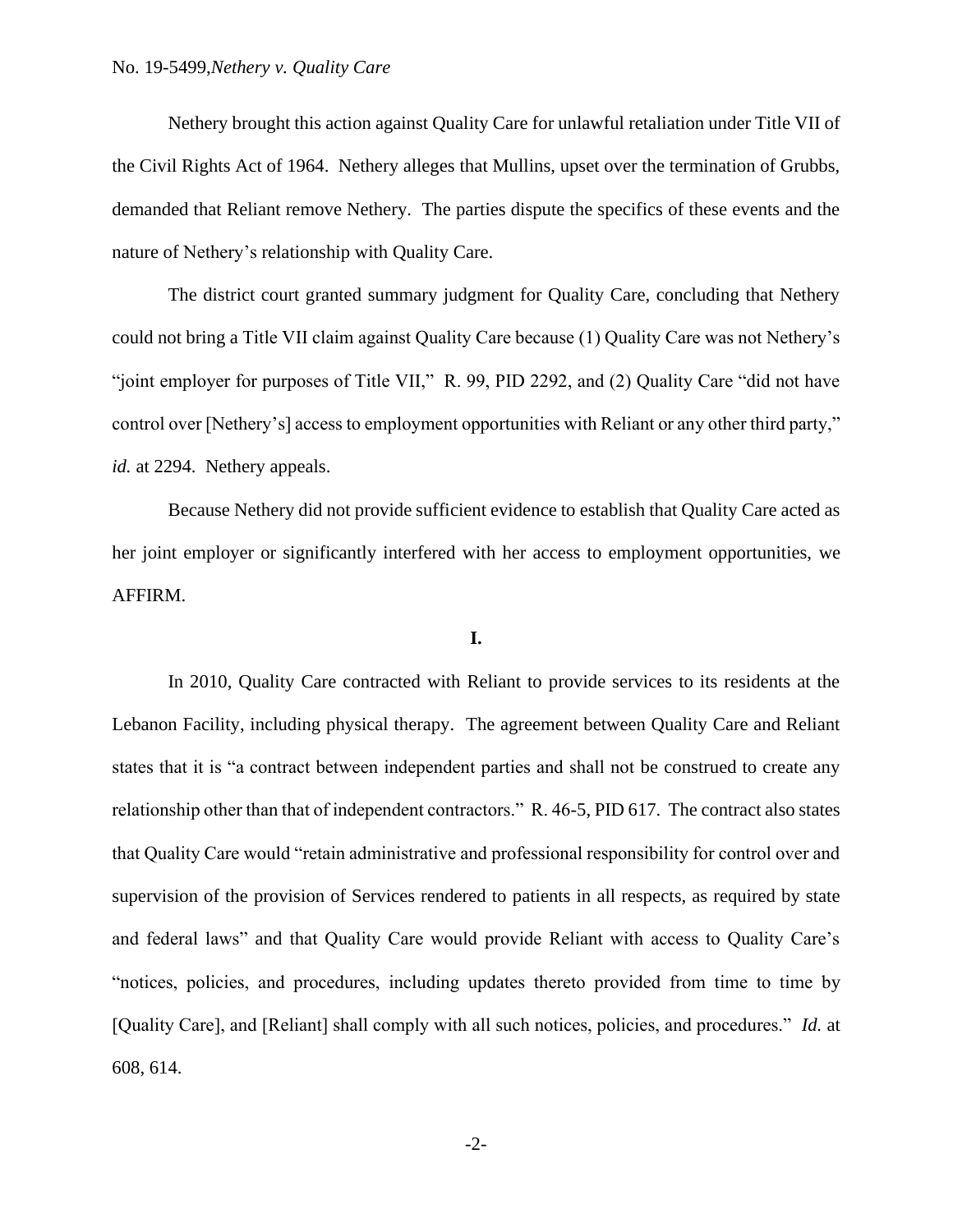In 2011, Reliant interviewed and hired Plaintiff Thomila Nethery to be a licensed physicaltherapist assistant at the Lebanon Facility.

### **A.**

The parties dispute the degree of control Quality Care had over Reliant personnel. The parties do not dispute, however, that while Nethery worked at the Lebanon Facility, Reliant set her rate of pay, paid her wages, and provided her with fringe benefits. Nethery's paychecks identified Reliant as the entity paying her. Nethery received sick leave and paid time off from Reliant. Nethery's W-2 forms identified Reliant as her employer. Nethery participated in Reliant's grouphealth-insurance and 401(k) plans. Quality Care did not provide Nethery with any wages or fringe benefits or issue her any paychecks or W-2 forms.

Nethery reported to and was supervised by Grubbs, Reliant's onsite director of rehabilitation. Grubbs set Nethery's work schedule and Nethery was required to contact Grubbs if she needed to make changes to her schedule or call in sick. Grubbs testified that he set the patients' therapy schedules, and that Reliant therapists had to clock in and out on Reliant's computers. Grubbs reported to and was supervised by one of Reliant's regional directors.

Grubbs testified that he conducted annual evaluations of the Reliant therapists that did not include input from Quality Care and that he was never asked by Quality Care to discipline an employee. Similarly, Nethery testified that no one from Quality Care made sure she met her goals and that Reliant would talk to her about any performance concerns. Peggy Gourgues, Reliant's Chief Operating Officer, testified that Reliant had "the sole authority to . . . train [Reliant therapists]; set their work schedule; supervise them; . . . conduct their performance reviews; discipline them; [and] terminate their employment." R. 53-1, PID 900–01.

-3-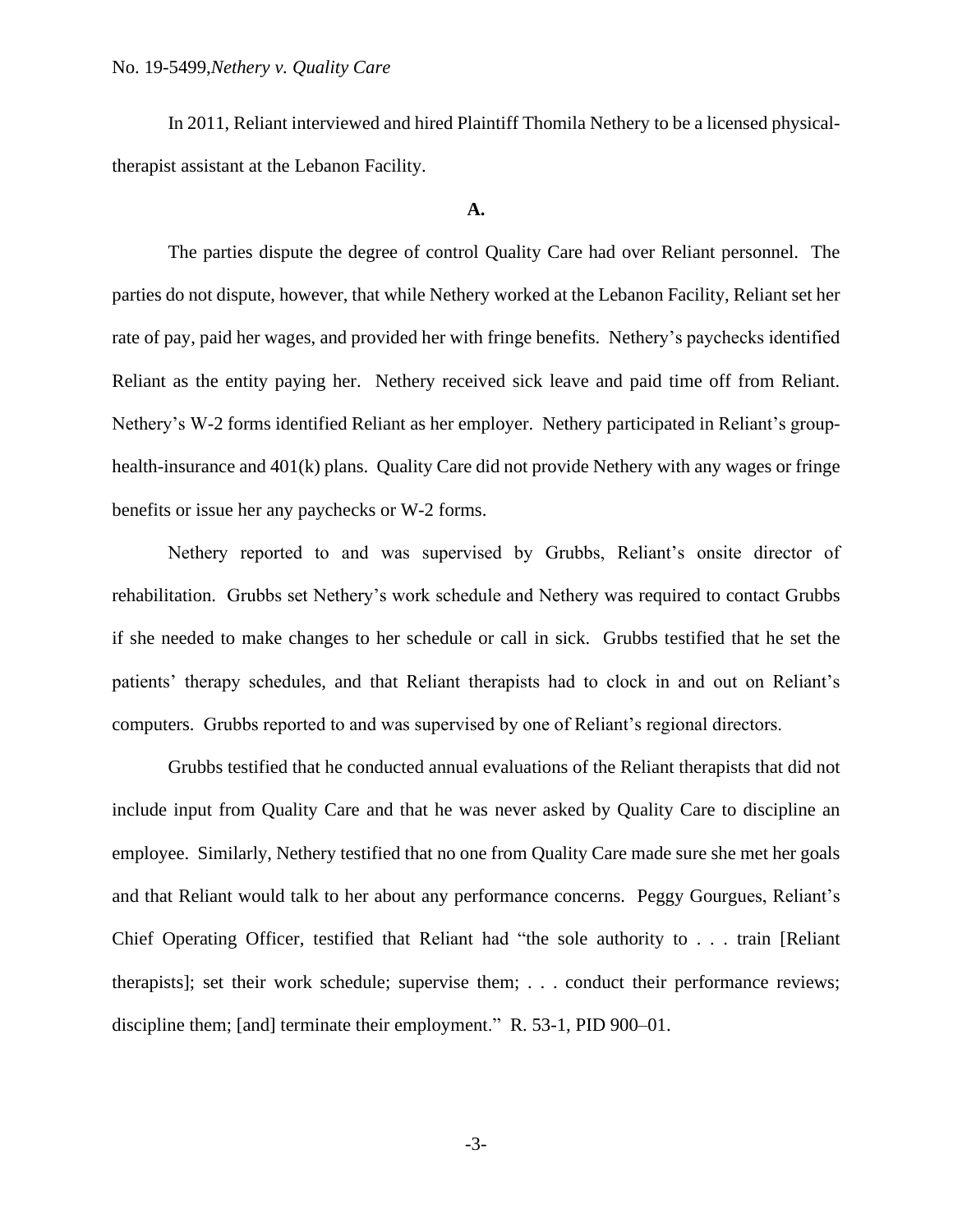## No. 19-5499,*Nethery v. Quality Care*

Grubbs testified that he and the Reliant therapists attended Quality Care safety meetings that covered topics such as fire response and evacuation preparedness, and Reliant therapists used a "fall packet" if a patient was dropped or fell, which was provided by Quality Care and completed jointly by Reliant therapists and Quality Care nurses, R. 57-1, PID 1335–36. Grubbs recalled that at one morning meeting, Quality Care's director of nursing, Tamera Gulley, instructed Grubbs that when patients hit their call buttons, Reliant therapists should answer the call lights. Nethery testified that a Quality Care nurse assistant made a written complaint against her for failing to respond to a call light. Mullins testified this was not a "requirement per se" but was a matter of customer service and patient care. R. 46-2, PID 535.

Mullins testified there were quarterly meetings organized by Quality Care that were attended by Reliant personnel. Mullins denied that Quality Care told Reliant staff that they were required to attend these meetings but explained that Reliant and Quality Care did have to go over shared expectations and goals. Roderick Wolfe, Mullins's predecessor as administrator of the Lebanon Facility, testified that these meetings were not mandatory for Reliant employees.

#### **B.**

In March of 2016, Nethery fell and suffered a knee injury at work. Grubbs testified that Nethery came to him to notify him of the fall. After Grubbs failed to reach his supervisor, he called Reliant's corporate office. Grubbs was instructed by a Reliant employee (he could not recall the individual's name) to get a drug-test kit and an accompanying form from Quality Care. Grubbs obtained the drug-test kit from Quality Care and administered it to Nethery. Quality Care's response to the Equal Employment Opportunity Commission regarding Nethery's charge of discrimination stated that "Quality Care required [Nethery] to take a drug test because she was involved in a workplace accident." R. 50-1, PID 705. Mullins, however, testified that Quality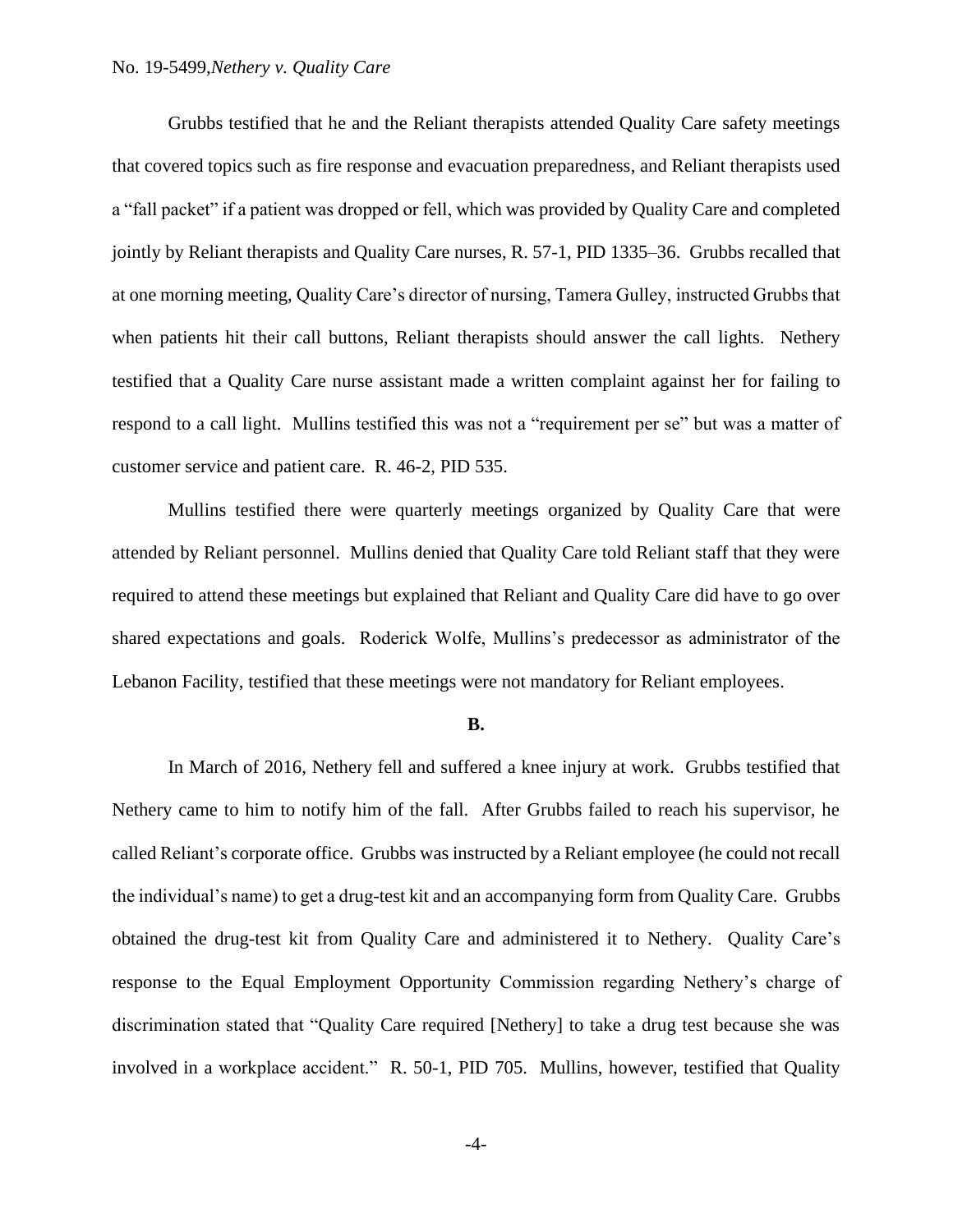Care did not have a drug-screen policy for contract employees. Grubbs stated that he was later informed by his manager that the drug test was unnecessary.

Nethery testified that, "a couple of years" prior to this incident, Quality Care's nurse educator advised her that drug tests were part of Quality Care's protocol when responding to injuries on the job, R. 54-1, PID 984-85, and that after she tripped and hurt her knee, Grubbs "called administration at Quality to ask what to do." R. 54-1, PID 974. According to Nethery, Quality Care's nurse educator instructed Grubbs to have Nethery complete a complaint form and a urine test. As Nethery was heading to the bathroom, Grubbs told her, "I'm going to sniff it. I'm going to play it in [sic]. I'm going to splash it in my face. I love golden showers." *Id.* at 974–75.

**C.**

Nethery testified that on one occasion, Grubbs "bent down and . . . acted like he was going to kiss [her] on the butt." R. 54-1, PID 968. On another occasion Grubbs made sexually suggestive comments to her and used a licorice stick to mimic oral sex. Nethery further testified that Grubbs made sexual comments to Nethery and other therapists daily, and that on several occasions, Grubbs called Nethery and other therapists "witch" or "b----," *id.* at 971–72.

Ann Vondran, another Reliant therapist, recalled a meeting in which Mullins explained that if any of the staff had concerns, they should see Mullins about them. Following these instructions, Vondran did go to Mullins to make her aware that Grubbs was making inappropriate comments.

In April 2016, several Reliant employees, including Nethery, complained to Reliant that Grubbs had engaged in inappropriate behavior. Reliant directed the Reliant physical therapists not to discuss the sexual harassment allegations against Grubbs with Quality Care. As a result of the complaints, Reliant removed Grubbs from the Lebanon Facility while members of Reliant's human resources department investigated the complaints. Reliant then fired Grubbs later that month.

-5-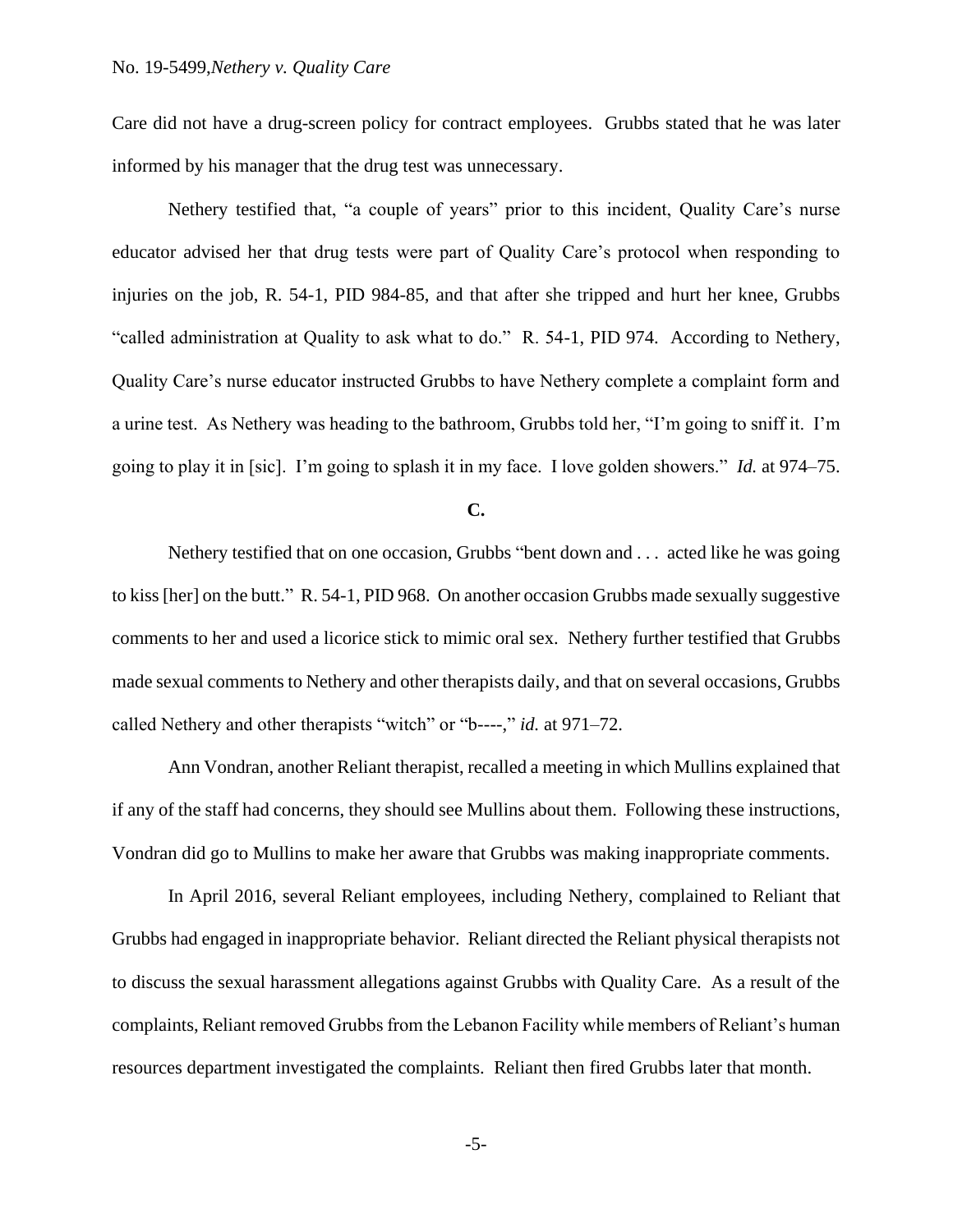Nethery testified that the day after Reliant removed Grubbs, Mullins approached her to investigate the situation. According to Nethery, Mullins stated, "I'm letting you know that anyone that I think isn't a good fit for Quality, I can remove. And I want to know what happened." R. 54-1, PID 1033–34*.* Reliant therapist Marilyn Franklin testified that Mullins also approached her and told her that she had to answer all of Mullins's questions because Mullins "could hire or fire anybody she wanted." R. 55-1, PID 1158.

Mullins testified that upon learning of Reliant's investigation of Grubbs, she began her own investigation. As part of this investigation, she spoke to Reliant therapists but did not recall many specifics of these conversations. Mullins denied saying that she had the right to remove anyone from the facility, and denied telling staff that they had to answer her questions.

### **D.**

During Reliant's investigation of Grubbs and after Grubbs was removed from the Lebanon Facility, Gourgues, Reliant's Chief Operating Officer, was in direct contact with Mullins. According to Gourgues, Mullins was upset that Reliant had removed Grubbs from the Lebanon Facility because Mullins felt he "was a very good director of rehab" and that "he was a very good fit for her building." R. 53-1, PID 866. Gourgues testified that Mullins compared Grubbs to Todd Chrisley from the television program *Chrisley Knows Best* because he was "a very charismatic character that makes little comments that she described as some might perceive as rude or crude." *Id.* at 868.

Gourgues stated that during this same conversation or shortly thereafter, Mullins "stated that [Nethery] was not a team player . . . as she suspected she had filed a reckless grievance." *Id.* at 904. Gourgues testified that Mullins believed that Nethery and fellow therapists were "conspiring against Mr. Grubbs," *id.* at 867, and the allegations against Grubbs were false.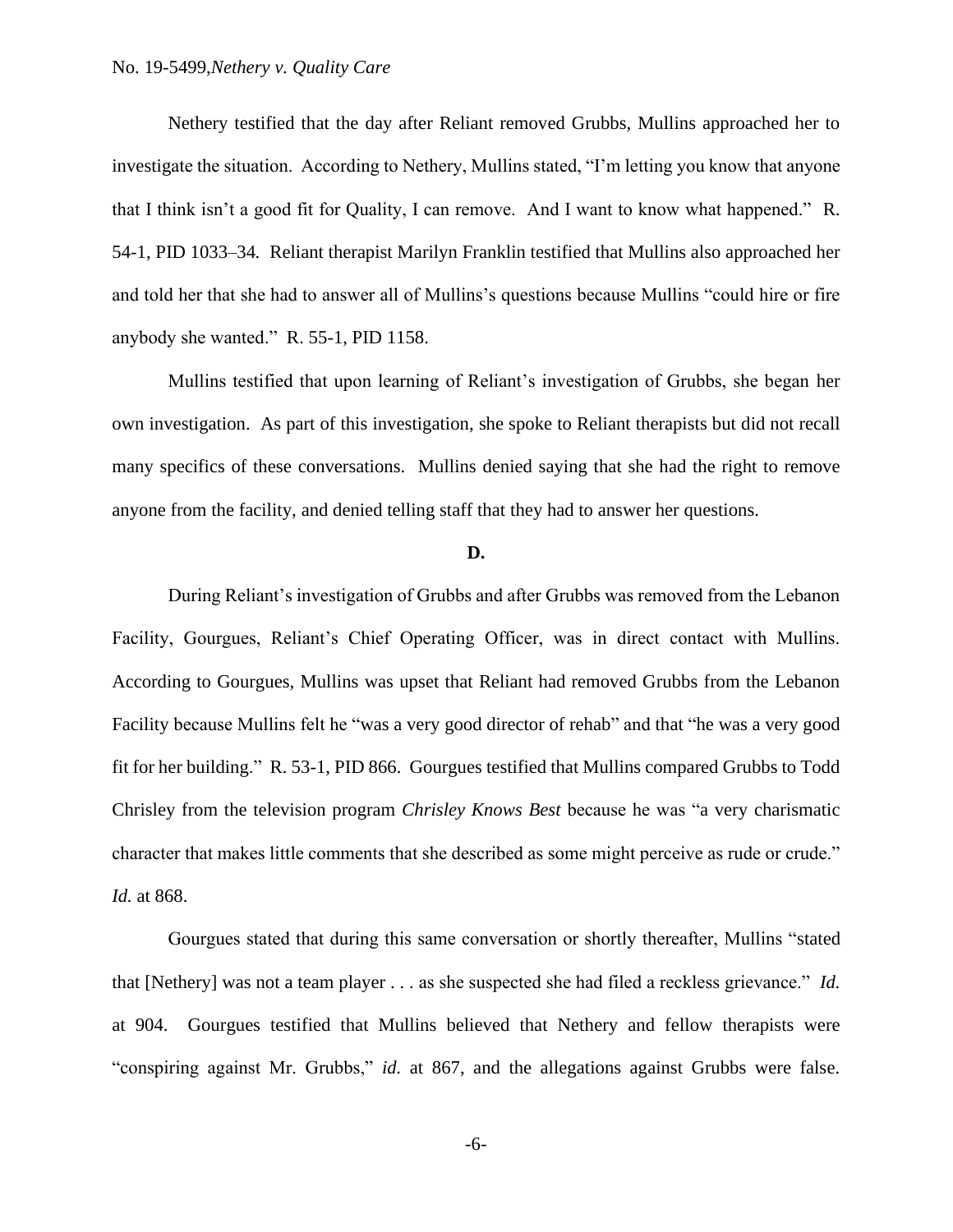According to Gourgues, Mullins requested that Nethery "not practice in" the Lebanon Facility because Nethery was not a "team player" and "not a good fit." *Id.* at 871.

Mullins gave a different account of these conversations. When asked if she requested that Reliant remove Nethery from the Lebanon Facility, Mullins responded, "I said that I'm not for sure that she's a good fit. I'm not for sure she's what our patients need for healing and getting well, encouragement." R. 51-1, PID 785. When asked if she made any effort with Reliant to help Grubbs keep his job, Mullins responded:

I'm sure I emphasized how much progress that we had made in, you know, continuity and, you know, the improvements that we had made in the therapy department and the—well, within the entire building, the continuity and the ability to work together.

*Id.* at 809.

The record indicates that Quality Care had a practice of advising Reliant if a Reliant staff

person was not a good fit for the Lebanon Facility. It is undisputed that Mullins advised Reliant

that Nethery was not a team player and not a good fit for the nursing home.<sup>1</sup> Gourgues summarized

Reliant's response upon receiving these kinds of complaints about Reliant staff:

There have been numerous occasions over the years in which a client, including but not limited to Quality Care, has informed me that a particular therapist or other Reliant Rehabilitation employee is not a good fit with the client; and we have removed the employee in question from the facility -- from the client's facility as a courtesy to them.

R. 53-1, PID 905.

On April 28th, 2016, Nethery had a conference call with members of Reliant's national

staff, including Gourgues and Jerrod Landress, Reliant's regional manager. According to Nethery,

<sup>&</sup>lt;sup>1</sup> In Quality Care's Response to Plaintiff's Statement of Additional Material Facts Pursuant to L.R. 56.01(c), Quality Care did not dispute that Mullins stated she wanted Nethery "removed" from the Lebanon Facility. R. 96, PID 2273. In Quality Care's brief to this court, however, it asserts that "Ms. Gougues [sic] *interpreted* Ms. Mullins' comments to mean that Reliant should remove Nethery . . . from the Lebanon Facility." Appellee's Br. at 13 (emphasis added).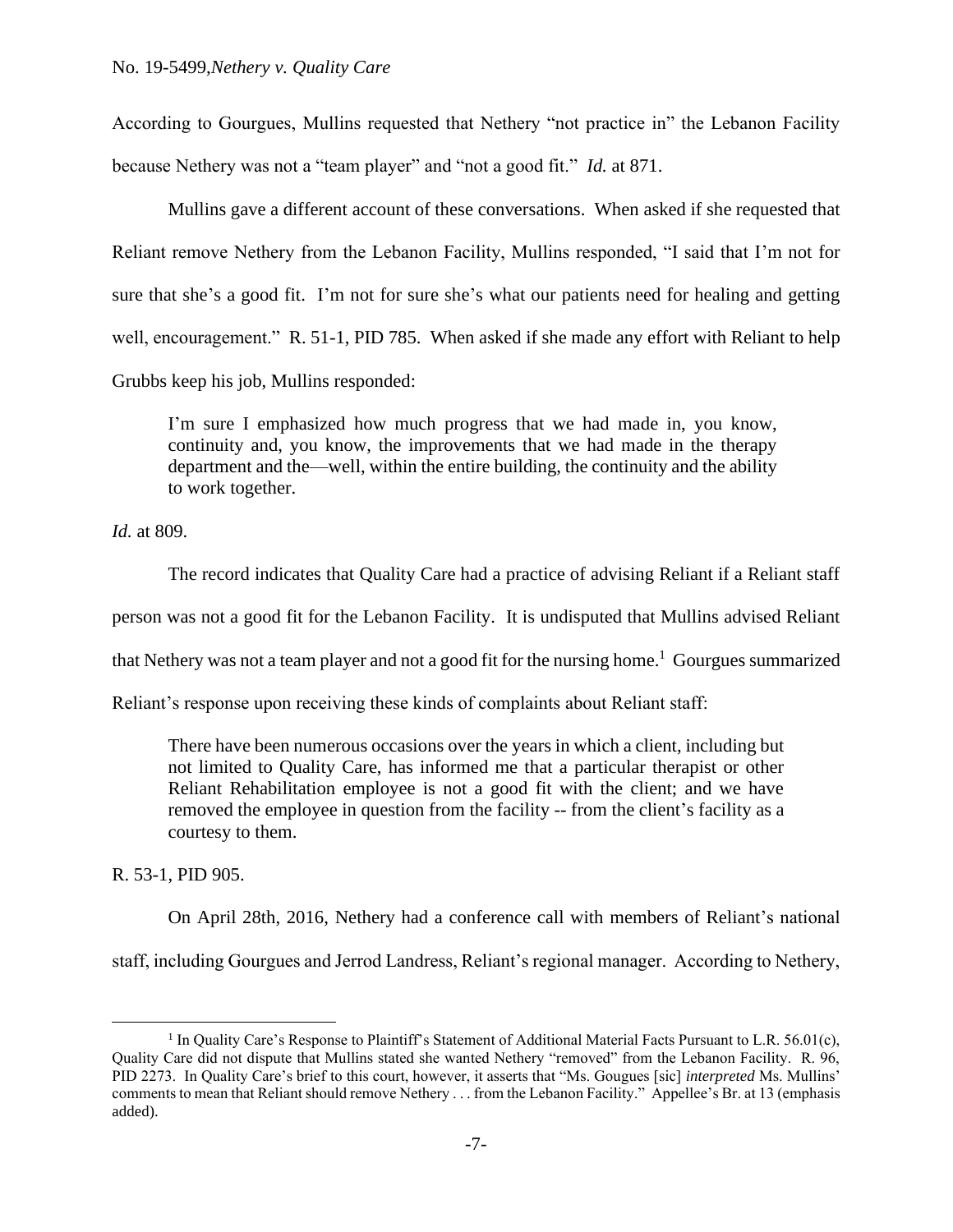Landress told her that she would need to be removed from the Lebanon Facility for Reliant to keep its contract with Quality Care. When Nethery asked if she could relocate to a nearby facility, she was told that she could not because they were Quality Care's sister companies, and that the only options for relocation were out of state. Nethery declined the transfer and Reliant terminated her employment. Nethery later received a severance package and a letter of recommendation from Reliant that gave her "the highest recommendation of performing [her] duties." R. 54-1, PID 1047.

#### **II.**

This court reviews a grant of summary judgment de novo. *Hostettler v. Coll. of Wooster*, 895 F.3d 844, 852 (6th Cir. 2018). Summary judgment is appropriate "if the movant shows that there is no genuine dispute as to any material fact and the movant is entitled to judgment as a matter of law." Fed. R. Civ. P. 56(a). A genuine dispute of material fact exists if a reasonable jury could decide for the nonmovant. *Hostettler*, 895 F.3d at 852. We view the facts in the light most favorable to the non-moving party and draw all reasonable inferences in that party's favor. *McClellan v. Midwest Machining, Inc.*, 900 F.3d 297, 302 (6th Cir. 2018). The key inquiry for this court is "whether the evidence presents a sufficient disagreement to require submission to a jury or whether it is so one-sided that one party must prevail as a matter of law." *Anderson v. Liberty Lobby, Inc.*, 477 U.S. 242, 251–52 (1986); *Rocheleau v. Elder Living Constr., LLC*, 814 F.3d 398, 400 (6th Cir. 2016).

#### **III.**

To establish her claim under Title VII, Nethery must show that Quality Care was her "employer" within the meaning of the statute. *See Swallows v. Barnes & Noble Book Stores, Inc.*, 128 F.3d 990, 992 (6th Cir. 1997). Nethery argues that she satisfied this requirement under two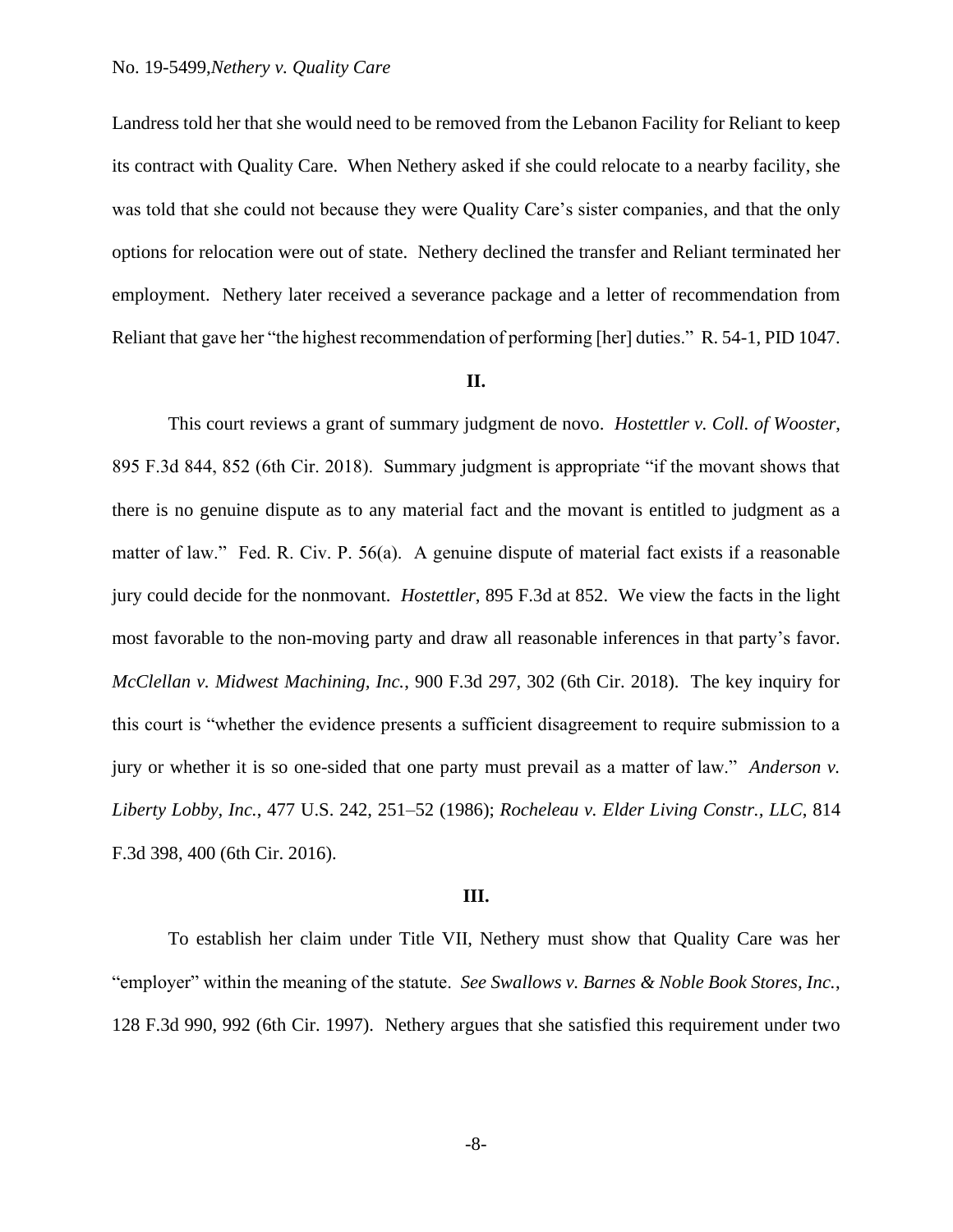theories: (1) Quality Care qualified as Nethery's joint employer, and (2) Quality Care controlled access to Nethery's employment opportunities. We address each argument in turn.

#### **A.**

Under the "joint-employer" theory, "an entity that is not the plaintiff's formal employer may be treated under these doctrines as if it were the employer for purposes of employment laws such as Title VII." *Sanford v. Main St. Baptist Church Manor, Inc.*, 449 F. App'x 488, 491 (6th Cir. 2011). Entities are joint employers if they "share or co-determine those matters governing essential terms and conditions of employment." *E.E.O.C. v. Skanska USA Bldg., Inc.*, 550 F. App'x 253, 256 (6th Cir. 2013) (quoting *Carrier Corp. v. NLRB*, 768 F.2d 778, 781 (6th Cir. 1985)); *see also Sanford*, 449 F. App'x at 492. In determining whether an entity is the plaintiff's joint employer, the major factors include the "entity's ability to hire, fire or discipline employees, affect their compensation and benefits, and direct and supervise their performance." *Skanska*, 550 F.3d at 256.

The parties agree that Reliant alone set Nethery's rate of pay, paid her wages, provided her with fringe benefits, and provided her with sick leave and paid time off. The parties also agree that Nethery's W-2 forms identified Reliant as her employer and that Nethery was part of Reliant's group-health-insurance and 401(k) plans. And Nethery presented no evidence that Quality Care had input into her compensation or benefits with Reliant.

Nethery argues that Reliant had a practice of "removing employees at [Quality Care's] insistence." Appellant's Br. at 20. When it received a complaint from Quality Care about a Reliant employee, Reliant's practice was to remove the employee from the Lebanon Facility and then offer a transfer to another facility or, should the employee decline a transfer, a severance package.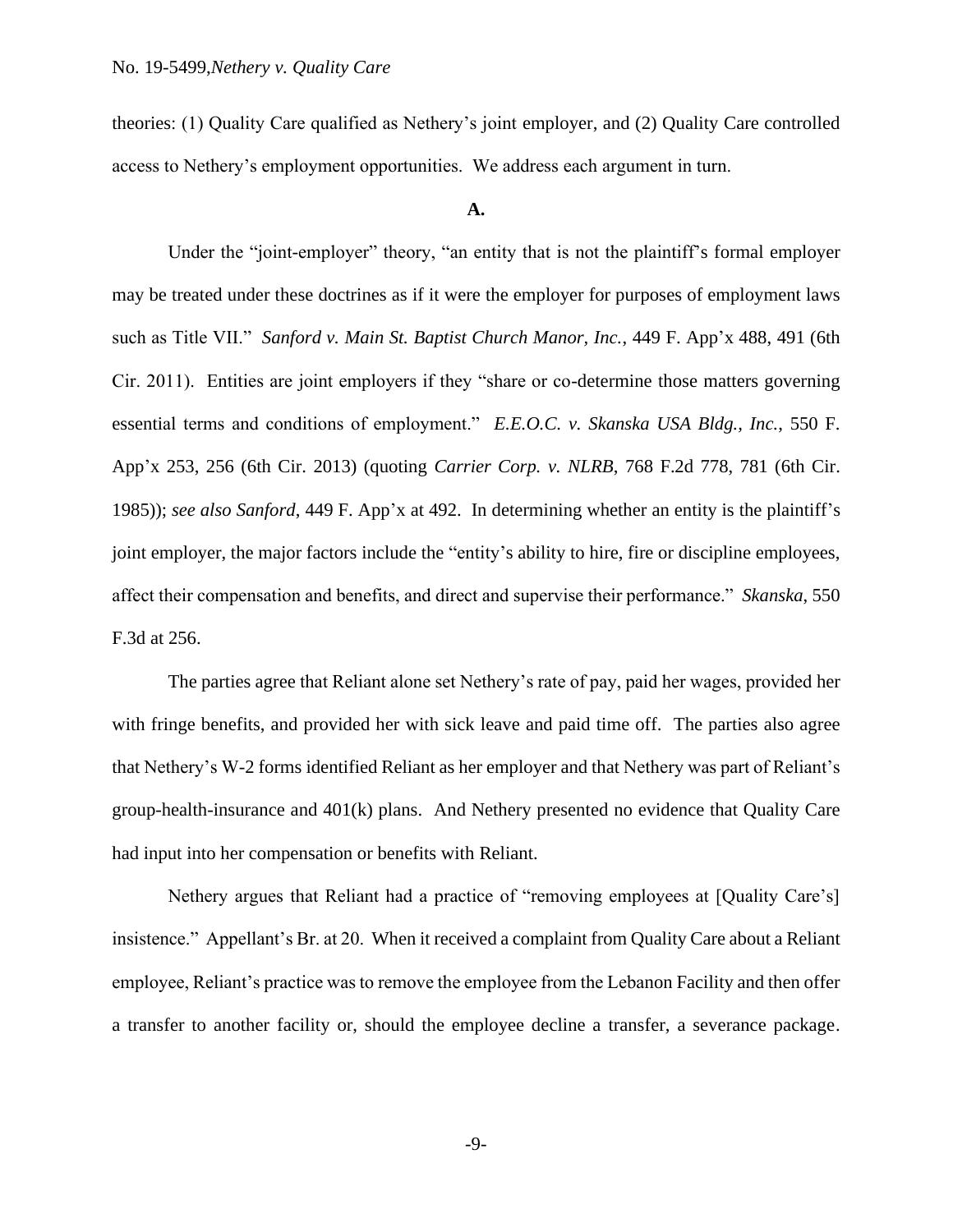The only evidence that Quality Care had the ability to directly fire Reliant employees is the testimony of Nethery, and Franklin, that Mullins told them she could remove anyone she wanted.

Nethery argues that her employment arrangement is analogous to that in *Skanska*. 550 F. App'x 253. The similarities, however, are minimal. In *Skanska*, a machine operator, Maurice Knox, was directly employed by a subcontractor, C-1, while working at a construction site managed by Skanska. *Id.* at 254. After Knox experienced harassment at work, the Equal Employment Opportunity Commission and Knox sued Skanska for racial discrimination and retaliation in violation of Title VII. *Id.* at 253. The district court granted summary judgment to Skanska, rejecting the argument that Skanska and C-1 acted as his joint employers. *Id.* The Sixth Circuit reversed, finding the record sufficient to support a determination that Skanska jointly employed Knox. *Id.* at 256. Unlike Quality Care in the present case, "Skanska routinely exercised its ability to direct and supervise the operators' performance[,]" including by "set[ting] the operators' hours and daily assignments" and "assign[ing] the operators' supervisors." *Id.* This court concluded "that C–1 was a nonentity on the construction site." *Id.* Here, Reliant provided computers for Nethery to clock in and out, and provided an on-site supervisor who set Nethery's schedule, approved her time-off requests, supervised her performance, and conducted her annual evaluations. When Mullins attempted to investigate the firing of Grubbs, Reliant instructed its employees not to discuss the issue with Quality Care. Even viewing the facts in favor of Nethery, this record establishes that Reliant retained near complete control over Nethery's employment and was not a nonentity at the Lebanon Facility.

Based on the foregoing, we conclude that Nethery has not provided sufficient evidence that Quality Care was her joint employer to overcome summary judgment. *See Skanska*, 550 F. App'x at 256; *Sanford*, 449 F. App'x at 492.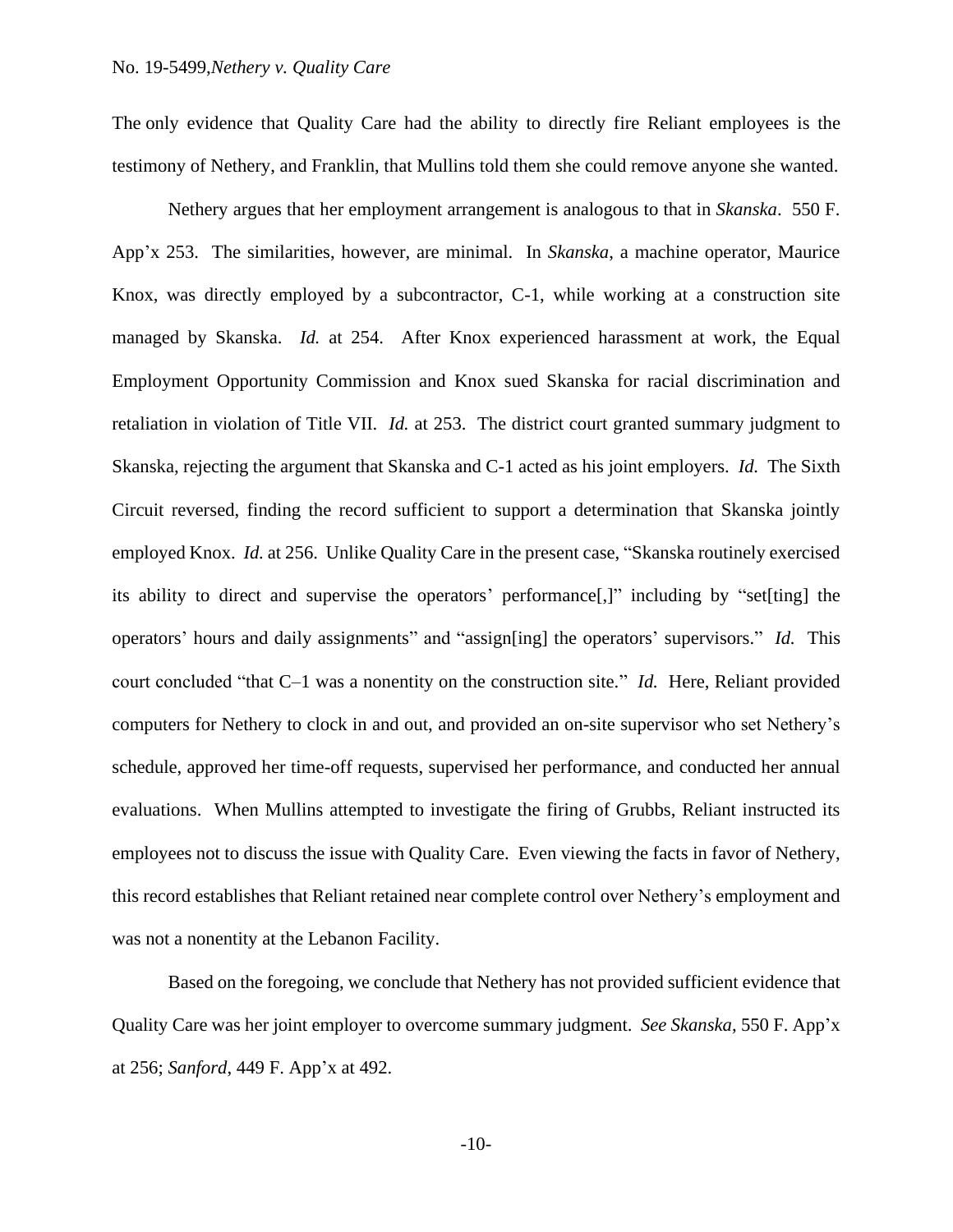**B.**

In addition to her joint-employer theory, Nethery argues that Quality Care is liable under *Christopher v. Stouder Memorial Hospital*, 936 F.2d 870 (6th Cir. 1991), because it interfered with her employment opportunities. Appellant's Br. at 13. That argument falls short for a few reasons.

In *Christopher*, this court held that a non-employer may be held liable under Title VII if it significantly affects an individual's access to employment opportunities with third parties. That case involved a plaintiff who worked in a hospital as a nurse. *Christopher*, 936 F.3d at 871–72. She had been hired by a third party (a group of physicians) to help them as they performed surgeries. *Id.* at 872–73. After a while, the hospital denied her practicing privileges so she couldn't work as a nurse in that facility. *Id.* at 873. But that completely prevented her from working for the physicians. In those circumstances, the court reasoned, denying Christopher's hospital privileges effectively denied her employment. *Id.* at 875. Because the hospital significantly affected her ability to perform her job, the court allowed a Title VII claim to proceed.

This case is materially different. Unlike in *Christopher*, as the district court explained, Quality Care does not stand as an intermediary between the plaintiff and a third party. Quality Care is one of Reliant's clients—they are a consumer of the services that Reliant offers. Although Quality Care may have affected Nethery' ability to work at *Quality Care's* Lebanon facility, it did not prevent her from working for *Reliant* at other facilities. After all, Reliant did offer Nethery employment at an out-of-state facility. What's more, Reliant at all times held the sole power to remove Nethery from Quality Care's Lebanon facility.<sup>2</sup> So that makes this case unlike

<sup>&</sup>lt;sup>2</sup> The dissent claims that "Quality Care's actions prevented [Nethery] from working at the only facility where we know she was hired and contracted to work." Dissent at 5. Not so. It was *Reliant* who removed Nethery from the Lebanon facility. Quality Care had no authority do so. And any influence that Quality Care did have over Reliant's employees was because Reliant took Quality Care's wishes into account when exercising *its own* power.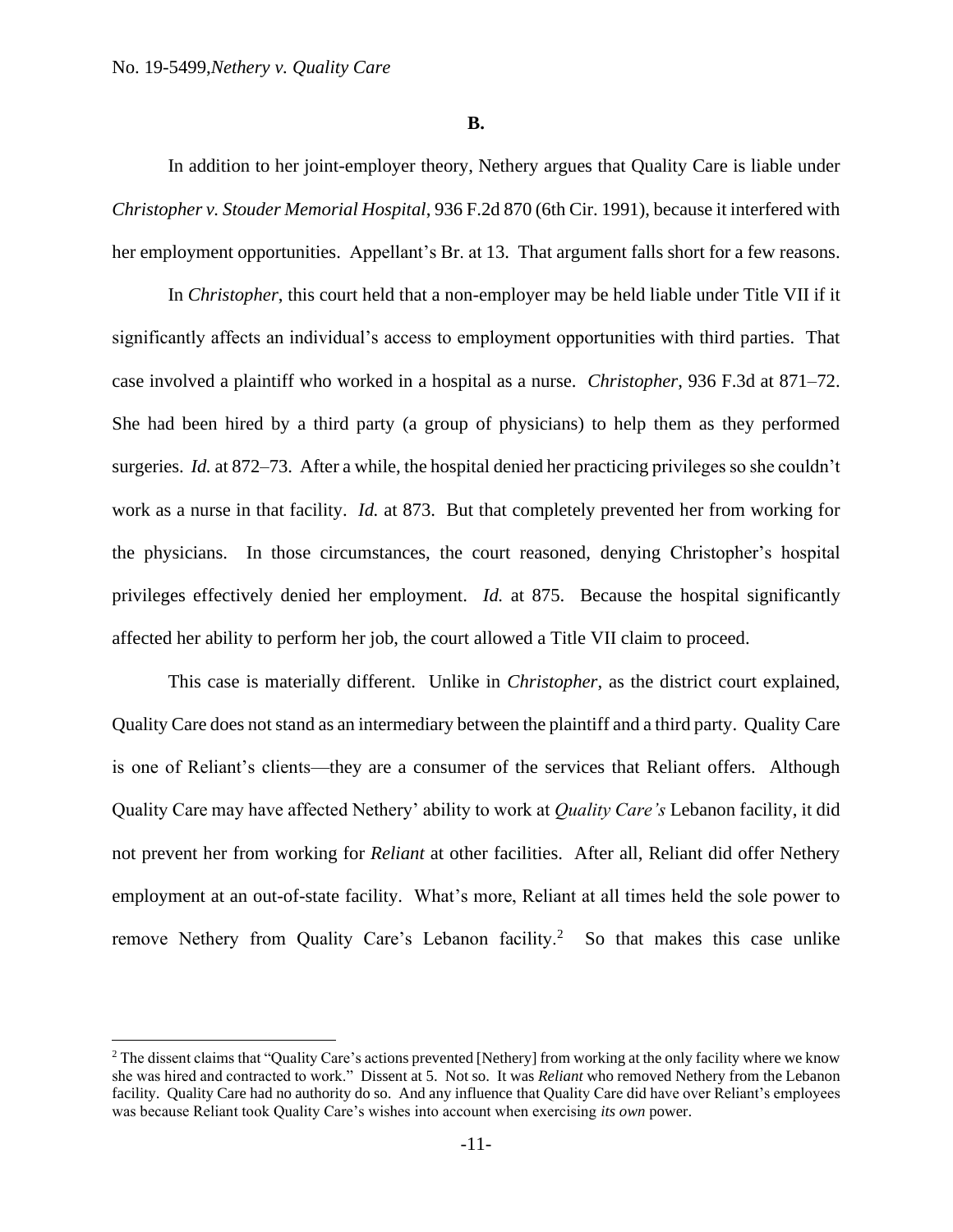*Christopher*, where the defendant's conduct made it impossible for the plaintiff to work for her employer.

That distinction makes a difference. In *Satterfield v. Tennessee*, the court rejected an interfering-with-employment-opportunities claim where (like here) the employer "at all times retained control over [the plaintiff's] *access* to his employment." 295 F.3d 611, 618 (6th Cir. 2002). As in *Satterfield*, the employer here held the sole power to remove Nethery from her place of employment. It also held the sole power to offer Nethery employment opportunities at other facilities. Nethery's claim thus fails for the same reason that Satterfield's did. *See Shah v. Deaconess Hosp.*, 355 F.3d 496, 500 (6th Cir. 2004) (finding *Christopher* inapposite when the evidence didn't show that the defendant's obstructive conduct "directly impair[ed] [the plaintiff's] employment with third parties").

*Satterfield*'s focus on the employer's control over the employee makes good sense. Nethery argues that Quality Care interfered with her employment at Reliant because Reliant refused to send her to any of the other local facilities that Reliant contracted with. Reliant refused to staff her at those facilities because they were affiliated with Quality Care—and Mullins did not want Nethery at the Lebanon facility. But that cannot be enough to create a fact issue as to liability.

#### **\*\*\***

Because Nethery has not shown a genuine dispute of material fact that Quality Care was her joint employer or interfered with her access to employment opportunities with Reliant, we AFFIRM.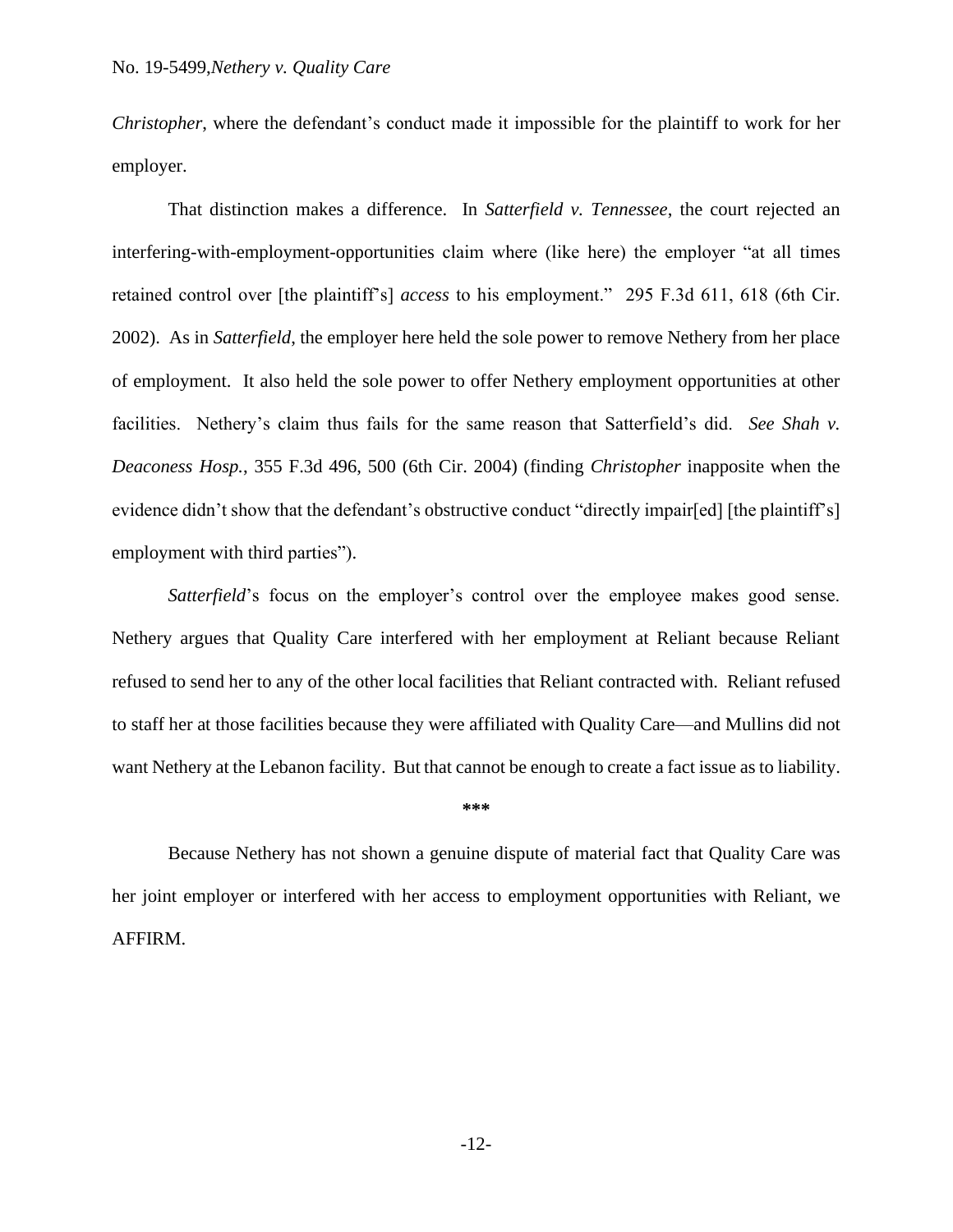**HELENE N. WHITE, Circuit Judge, concurring in part and dissenting in part**. I concur in the majority's discussion and disposition of Nethery's claim that Quality Care acted as her joint employer. I dissent, however, from the affirmance as to Nethery's claim under *Christopher v. Stouder Memorial Hospital*, 936 F.2d 870 (6th Cir. 1991). Because Nethery has made a sufficient showing that Quality Care significantly affected or interfered with her access to employment opportunities with Reliant, I would reverse as to the *Christopher* claim and remand for further proceedings.

In *Sibley Memorial Hosp. v. Wilson,* 488 F.2d 1338 (D.C. Cir. 1973), the defendant hospital ran a nursing office to coordinate placement of private nurses for patients upon their request. The plaintiff, a male private nurse, claimed that the hospital had refused to refer him to female patients. *Id* at 1339–40. The court acknowledged that the parties "did not contemplate any immediate or future relationship of direct employment in the sense of the usual indicia of such employment," but held that the hospital could be liable under Title VII because it had "not a remote but a highly visible nexus with the creation and continuance of direct employment relationships between third parties." *Id.* at 1342. The court reasoned that "[t]o permit a covered employer to exploit circumstances peculiarly affording it the capability of discriminatorily interfering with an individual's employment opportunities with another employer . . . would be to condone continued use of the very criteria for employment that Congress has prohibited." *Id.* at 1341.

The D.C. Circuit extended *Sibley* in *Shehadeh v. Chesapeake & Potomac Tel. Co. of Maryland*, 595 F.2d 711 (D.C. Cir. 1978). Shehadeh was fired from C&P during her pregnancy. *Id.* at 715. She then applied unsuccessfully for jobs with other companies. *Id.* Shehadeh alleged that C&P, motivated by discriminatory animus, sent negative references to her prospective employers. *Id.* at 719. Shehadeh argued that "[u]ntrue and damaging accounts of her employment

-13-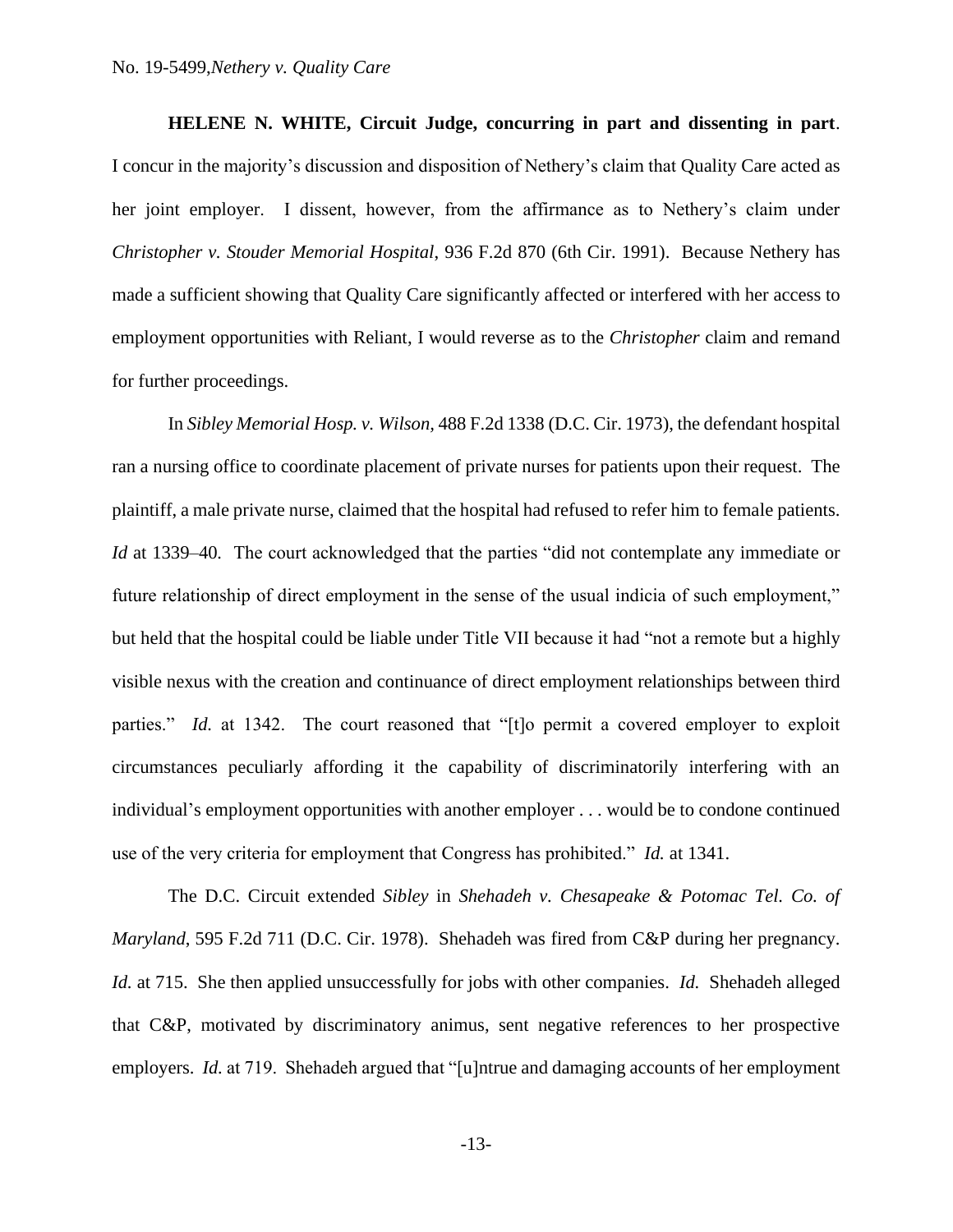## No. 19-5499,*Nethery v. Quality Care*

qualifications were purposefully circulated in consequence of her gender or her husband's ancestry." *Id.* at 719–20. The court reasoned that this type of interference with employment opportunities is potentially more pernicious than the facts considered in *Sibley*:

The considerations articulated in Sibley Hospital apply with equal force to discriminatorily-motivated propagation of adverse references. A former employer is solidly in position to impede a prior employee's reentry into the job market. When that influence is exerted to limit employment opportunities on grounds of "race, color, religion, sex, or national origin," an evil at which Section  $703(a)(1)$  is unequivocally aimed materializes. To be sure, Sibley Hospital's control of its premises and its status as an intermediary enabled it to bar the complaining nurse from access to requesting patients. That distinction, however, would scarcely comfort a discharged employee unable to secure work because of discriminatory references by the former employer.

*Id.* at 722. The court concluded that "[p]roof of [Shehadeh's] claim plainly would establish a severe constriction of job-market access through distinctions outlawed by Title VII." *Id.* at 723.

Similarly, in the present case, Nethery has presented evidence that Quality Care, in retaliation against Nethery for reporting sexual harassment, demanded that Nethery be removed from the Lebanon Facility, interfering with Nethery's employment with Reliant and constricting her job-market access.

Other circuits have followed this approach. In *Gomez v. Alexian Bros. Hosp. of San Jose*, 698 F.2d 1019 (9th Cir. 1983), Gomez, on behalf of the professional corporation AES, submitted a contract proposal to manage a hospital emergency room. Gomez alleged that the contract proposal to the hospital was rejected because of his Mexican ancestry. *Id.* at 1020. The district court concluded that Gomez lacked standing because "under the proposed contract AES would have been an independent contractor and plaintiff would have been an employee of AES and not of the hospital." *Id.* The Ninth Circuit reversed, noting that Gomez's continued employment with AES did not prevent a Title VII claim: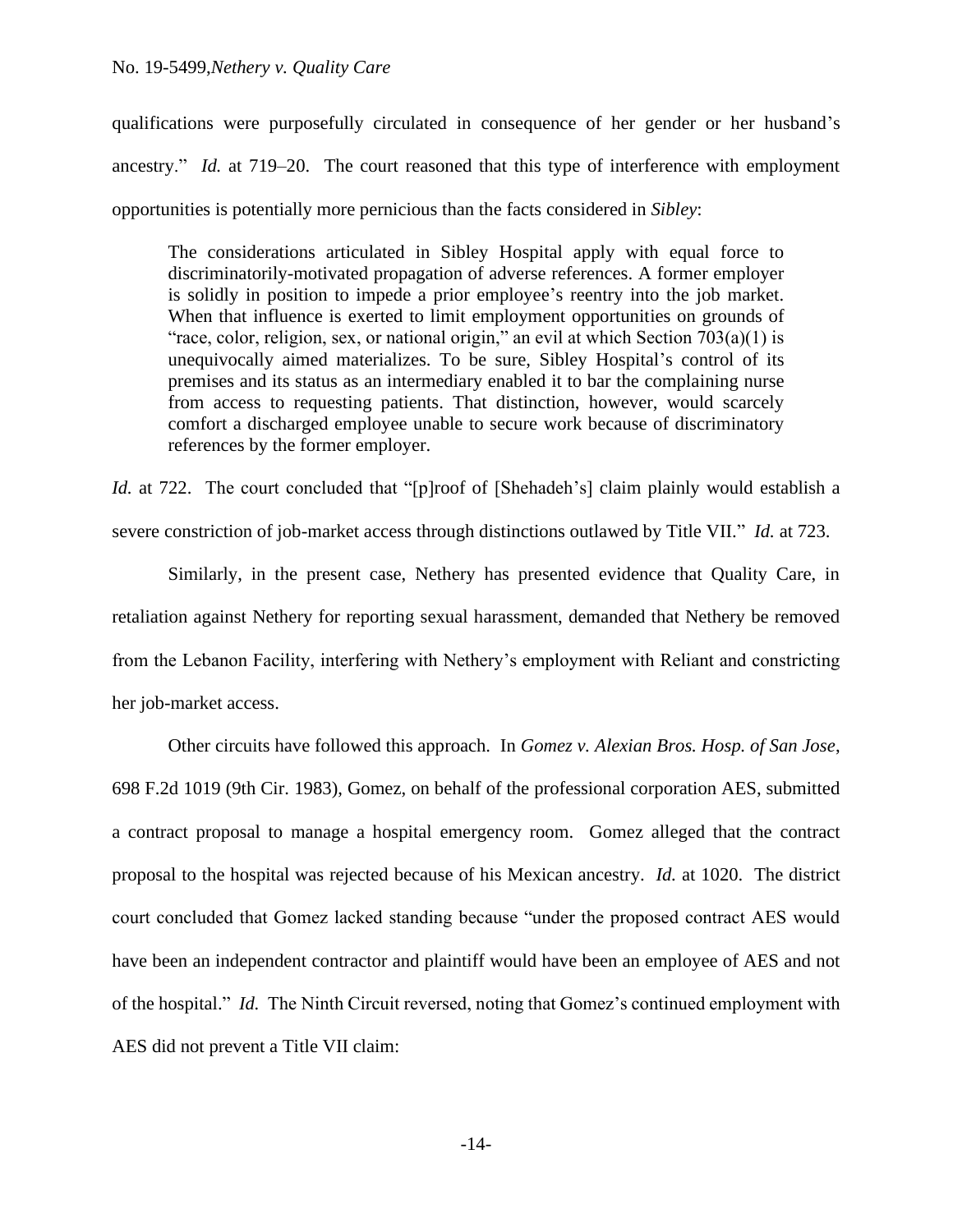Plaintiff alleges defendants' discrimination against him based on his national origin denied him the opportunity to be employed by AES as director of defendants' emergency room. The fact that plaintiff continues as an employee of AES does not mean the employment relationship between AES and plaintiff has not been interfered with. The conditions of plaintiff's employment are different than they would have been had he not been discriminated against.

*Id.* at 1021.

The Sixth Circuit has adopted this line of cases. In *Christopher*, this court, relying on the D.C. Circuit's decision in *Sibley* as well as the Ninth Circuit's decision in *Gomez*, held that a nonemployer may be liable under Title VII if it significantly affects an individual's access to employment opportunities. 936 F.2d at 875. Christopher, a scrub nurse employed privately by doctors, brought a Title VII retaliation claim against Stouder, a hospital that denied her nursing privileges. *Id.* at 873. This court found that although Christopher was neither an employee nor an independent contractor of the defendant hospital, there was ample evidence that the hospital "was an organization which was capable of and in fact did affect Christopher's ability to engage in her employment as a scrub nurse." *Id.* at 876. By discriminating against Christopher and denying her privileges to work at its facility, the hospital prevented her from performing the job for which she was hired and interfered with her employment relationship. *Id.* This court therefore concluded that Christopher stated a claim under Title VII. *Id.* at 877.

Similarly, Quality Care's request, direct or implied, that Nethery be removed from the Lebanon Facility prevented Nethery from performing the job for which she was hired. Quality Care used its relationship with Reliant to interfere with Nethery's employment.

This court distinguished *Christopher* in *Satterfield v. Tennessee*, 295 F.3d 611 (6th Cir. 2002), on which the majority relies. In *Satterfield*, the Tennessee Public Service Commission discharged Satterfield from his employment after Bluhm, a physician in private practice at Occupatient, determined from a physical examination that Satterfield was not qualified for the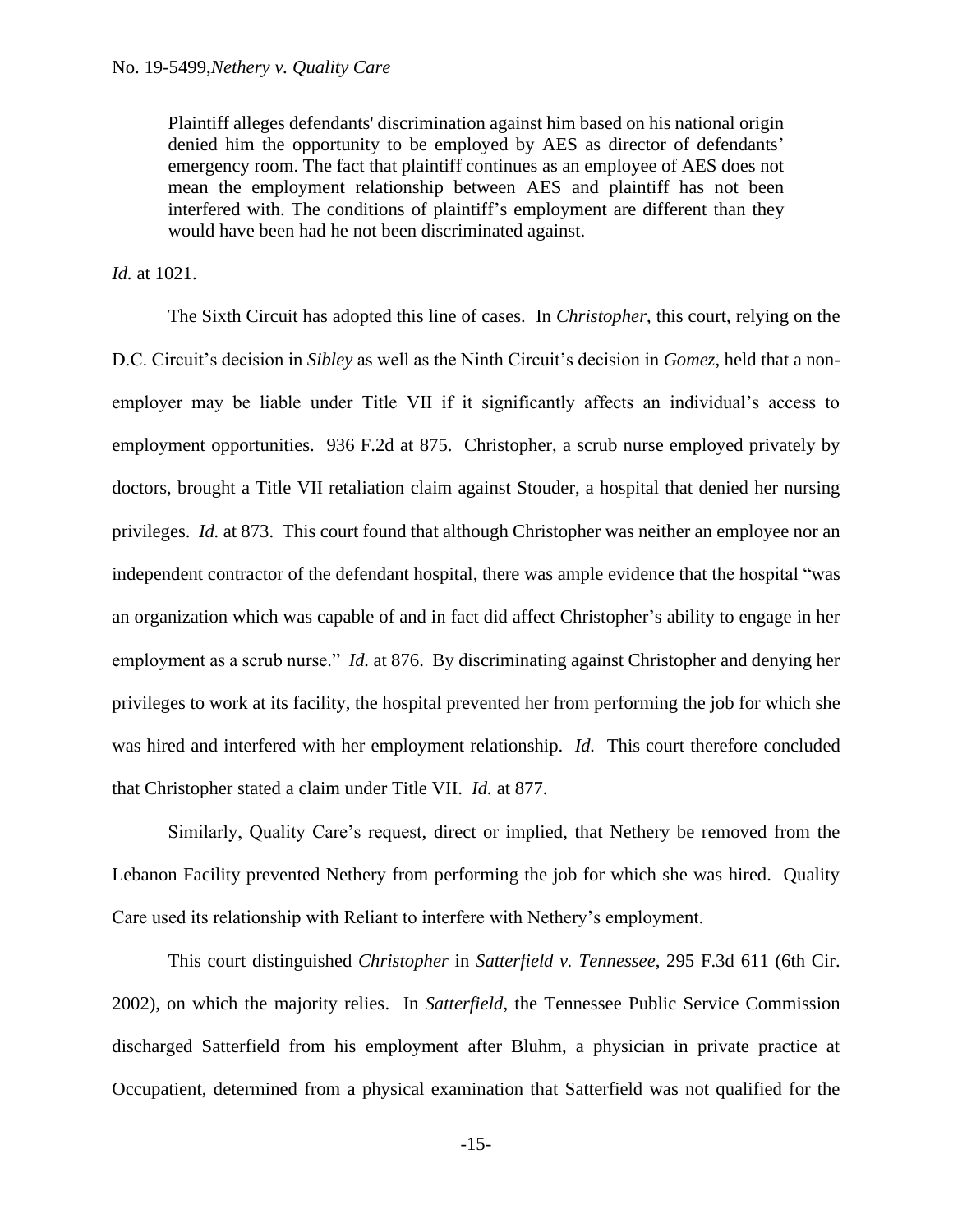position. *Id.* at 613. Satterfield sued Bluhm and Occupatient, alleging violations of his rights under the ADA and the Rehabilitation Act, among other claims. *Id.* at 614. The district court "granted summary judgment to the defendants on Satterfield's federal ADA and Rehabilitation Act claims on the ground that Bluhm and Occupatient were not 'covered entities' for the purposes of the ADA or the Rehabilitation Act." *Id.* at 615. This court noted that Satterfield's claim was "arguably most compelling" under the *Christopher* "significantly affects access" theory. *Id.* at 618. In distinguishing *Christopher*, this court wrote that "[e]ven though the Department had a policy of relying on the results of physical examinations performed by Bluhm or other doctors at Occupatient, the Department itself actually controlled Satterfield's access to his employment at all times." *Id.* This court affirmed summary judgment, concluding that the proper defendant for Satterfield's claim was the state agency that followed Bluhm's advice. *Id.* at 619.

The relationship between Nethery and Quality Care was far more substantial than the relationship between Satterfield and Occupatient. While Nethery worked at Quality Care's facility, caring for Quality Care's patients alongside Quality Care employees, Satterfield underwent a single examination by Occupatient to determine his physical qualifications for his job. Further, there is no indication in *Satterfield* that Occupatient had any stake in whether the state agency followed its recommendation. Here, in contrast, Quality Care made the complaint about Nethery in the context of an ongoing business relationship with Reliant. And Quality Care did not simply make a recommendation. Nethery testified that a Reliant regional manager said that she had to be removed from the Lebanon Facility for Reliant to keep its contract with Quality Care. The majority asserts that "Reliant at all times held the sole power to remove Nethery from Quality Care's Lebanon facility" and that "Quality Care had no authority do so." Maj. Op. at 11. This is accurate in the sense that Reliant was Nethery's legal employer. However, the testimony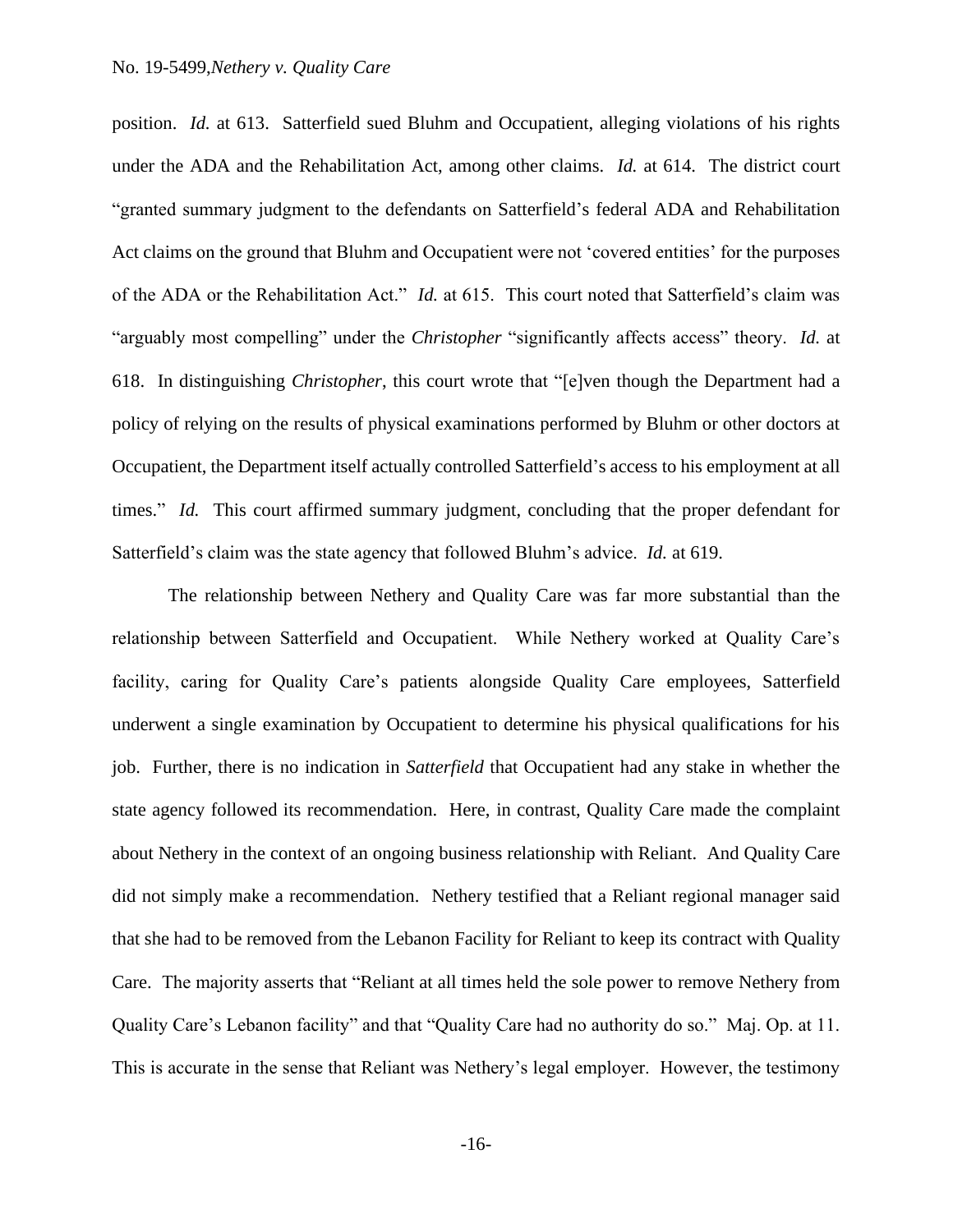and course of performance between the companies support a different conclusion. Drawing all reasonable inferences in Nethery's favor, Reliant ceded ultimate assigning authority to Quality Care, allowing the latter to direct the removal of Reliant personnel from Quality Care facilities. Viewing the evidence in the light most favorable to Nethery, Reliant was compelled to remove Nethery from the Lebanon Facility solely in response to Mullins's complaint. Thus, the majority's analogy to *Satterfield* is inapt.

This court again distinguished *Christopher* in *Shah v. Deaconess Hosp.*, 355 F.3d 496 (6th Cir. 2004). Shah was a general surgeon with surgical privileges at Deaconess Hospital. *Id.* at 497. Deaconess revoked part of Shah's surgical privileges after one of his patients died. *Id.* Shah claimed that Deaconess discriminated against him based on his age and national origin. *Id.* Among other considerations, the court noted that Shah performed about forty-five percent of his surgeries outside of Deaconess, treated his own patients, and contracted freely with other hospitals. *Id.* at 500. Distinguishing *Christopher*, this court found nothing in the record to suggest that Shah's partial loss of surgical privileges at Deaconess directly impaired his employment with third parties. *Id.*

Unlike *Shah*, the evidence here does suggest that Quality Care's actions directly impaired Nethery's employment with Reliant. Where Shah performed forty-five percent of his surgeries outside Deaconess, treated his own patients, and freely contracted with other hospitals, there is no evidence here that Nethery worked outside the Lebanon Facility or had any patients other than those provided by Quality Care.

Quality Care argues that Nethery's employment was terminated not because she reported Grubbs but because she turned down Reliant's transfer offer. Quality Care Br. at 15. Similarly, the majority asserts that even if Quality Care "affected Nethery's ability to work at *Quality Care's*

-17-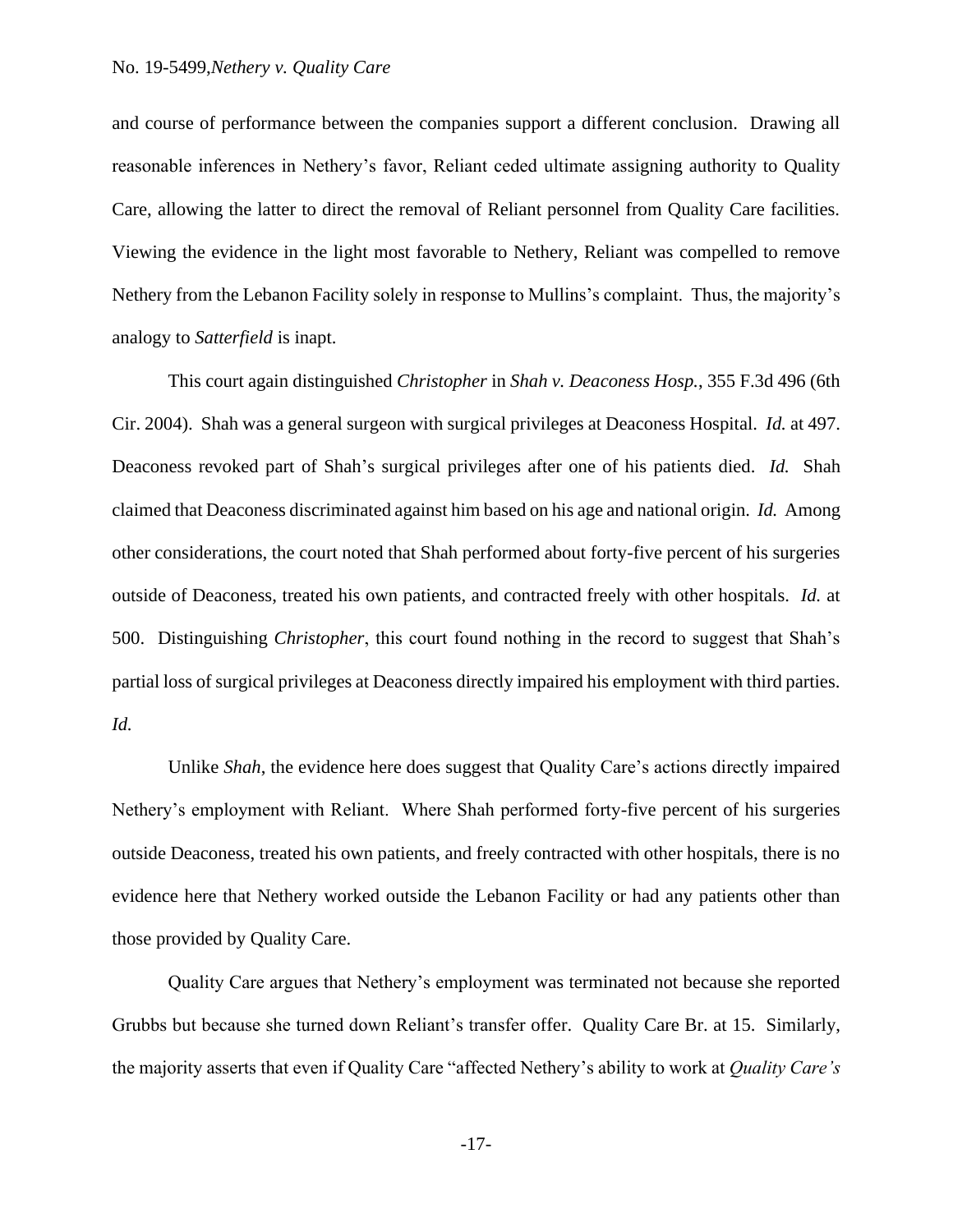### No. 19-5499,*Nethery v. Quality Care*

Lebanon facility, it did not prevent her from working for *Reliant* at other facilities" and "[a]fter all, Reliant did offer Nethery employment at an out-of-state facility." Maj. Op. at 11. There are several problems with this analysis. First, the record contains no evidence that Nethery was hired or contracted by Reliant to work anywhere other than the Lebanon Facility. Viewing the facts and drawing all reasonable inferences in favor of Nethery, Quality Care's actions prevented her from working at the only facility where we know she was hired and contracted to work. Second, the record reveals little about Reliant's out-of-state offer, which may have involved a completely new contract, possibly with a different entity, and the *termination* of her old employment. Finally, we do not know whether the offer would have involved a demotion, reduced hours, reduced pay, or other forms of adverse action. Even if these conditions remained the same, this would "not mean the employment relationship between [Reliant] and [Nethery] ha[d] not been interfered with." *Gomez*, 698 F.2d at 1021. As in *Gomez*, the conditions of Nethery's employment would still be "different than they would have been had [she] not been discriminated against." *Id.* And, as Nethery points out, this court has held that a jury could reasonably find that a transfer increasing commute time to the extent the employee must relocate is an adverse employment action. *Keeton v. Flying J, Inc.*, 429 F.3d 259, 265 (6th Cir. 2005). Nethery made a sufficient showing that a transfer would have involved an unworkable relocation. Thus, even under the majority's analysis, Quality Care was responsible for an adverse employment action against Nethery.

Viewing the facts and drawing all reasonable inferences in favor of Nethery, if Mullins had never complained to Reliant regarding Nethery's "fit," Nethery would have continued to work at the Lebanon Facility. Nethery had worked there for over four years prior to her termination. The only other complaint in the record regarding her performance was that she stared blankly at Mullins when asked a question about equipment. Grubbs testified that Nethery was a good therapist and